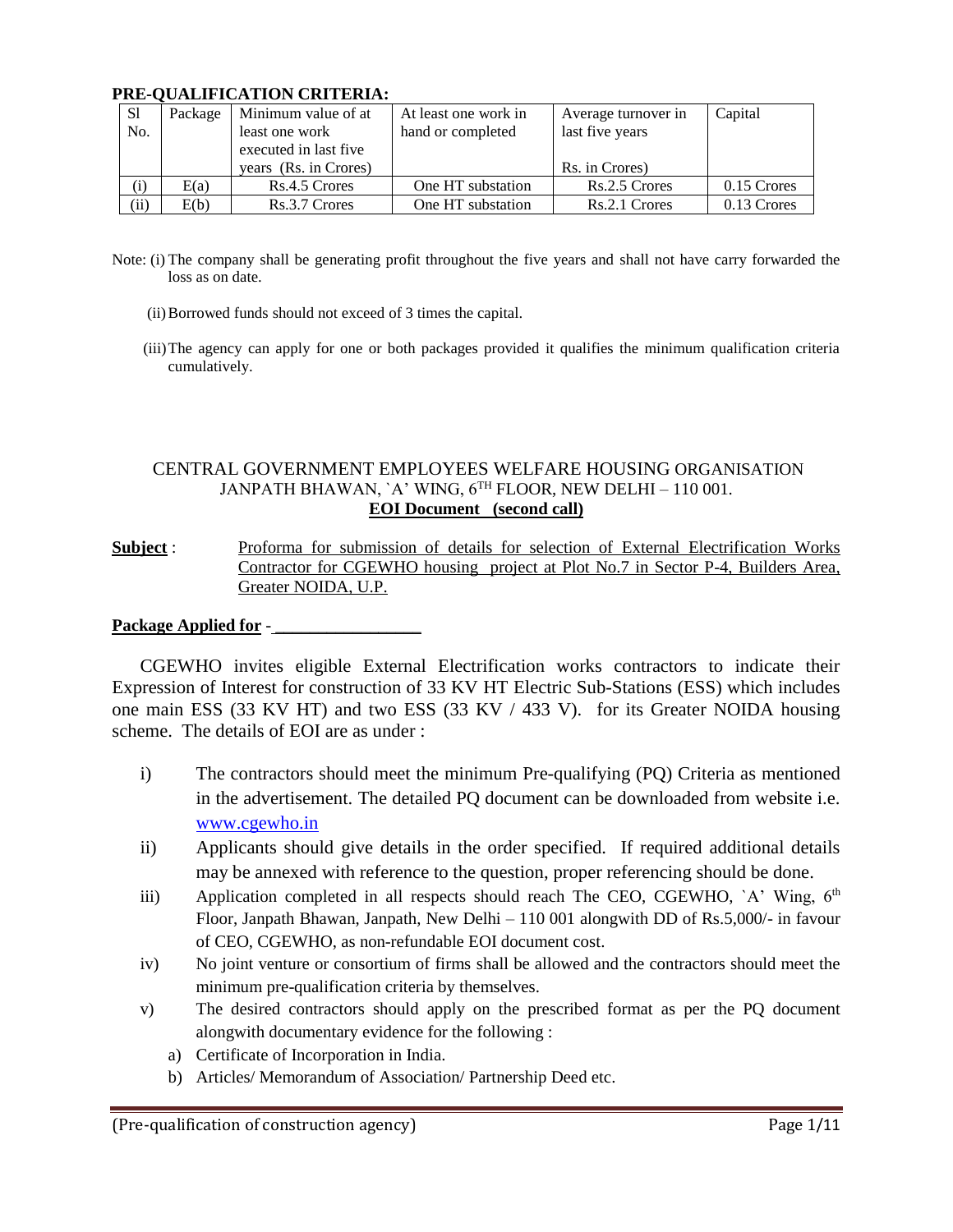- c) Certificate of Registration from Registrar of Co.
- d) EPF/ESI/ Registration No. alongwith copy of challan for the month of March 2018.
- e) PAN No.
- f) Manpower details
- g) Plant & Machinery holding
- h) Details of pending litigation etc., if any.
- i) Name and address of Bankers etc.
- j) Audited Balance Sheet for the last five years.
- k) GST No. alongwith valid Clearance Certificate.
- l) Certificate of Investments
- m) Bank Solvency Certificate for 40% value of pre-qualification limit issued not before March 2018.
- vi) Last date of receipt of pre-qualification application is by 3 pm \_\_\_\_\_\_\_. The delayed application shall not be considered.
- vii) Corrigendum/ addendums, if any, to this EOI shall only be posted on CGEWHO website i.e.www.cgewho.nic.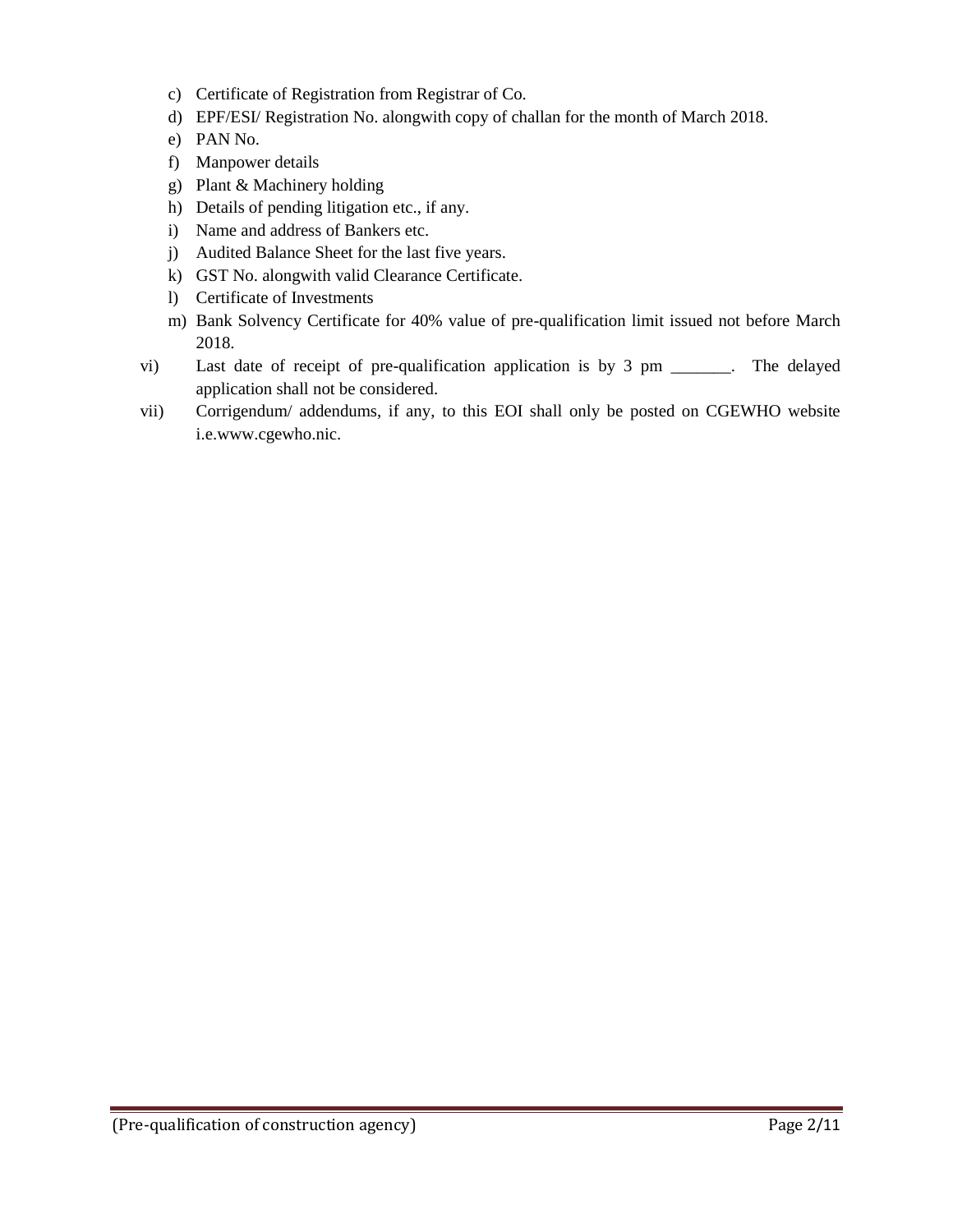# **Structure of Organisation**

| $\ddot{\cdot}$          |
|-------------------------|
|                         |
|                         |
|                         |
|                         |
|                         |
|                         |
|                         |
|                         |
|                         |
|                         |
|                         |
|                         |
|                         |
|                         |
|                         |
|                         |
| Limited/Private Limited |
|                         |
|                         |
|                         |

- g. Class, year and details of enlistment with CPWD, MES or any other Central/ State body
- h. Professional membership like Membership of Builders Association etc.
- i. Area of Specialization (33 KV / 11 KV Sub-Stations)
- j. Experience of firm in 33 KV Sub-Station and distributors
- k. Method of execution of works (Departmental/ sub contracting)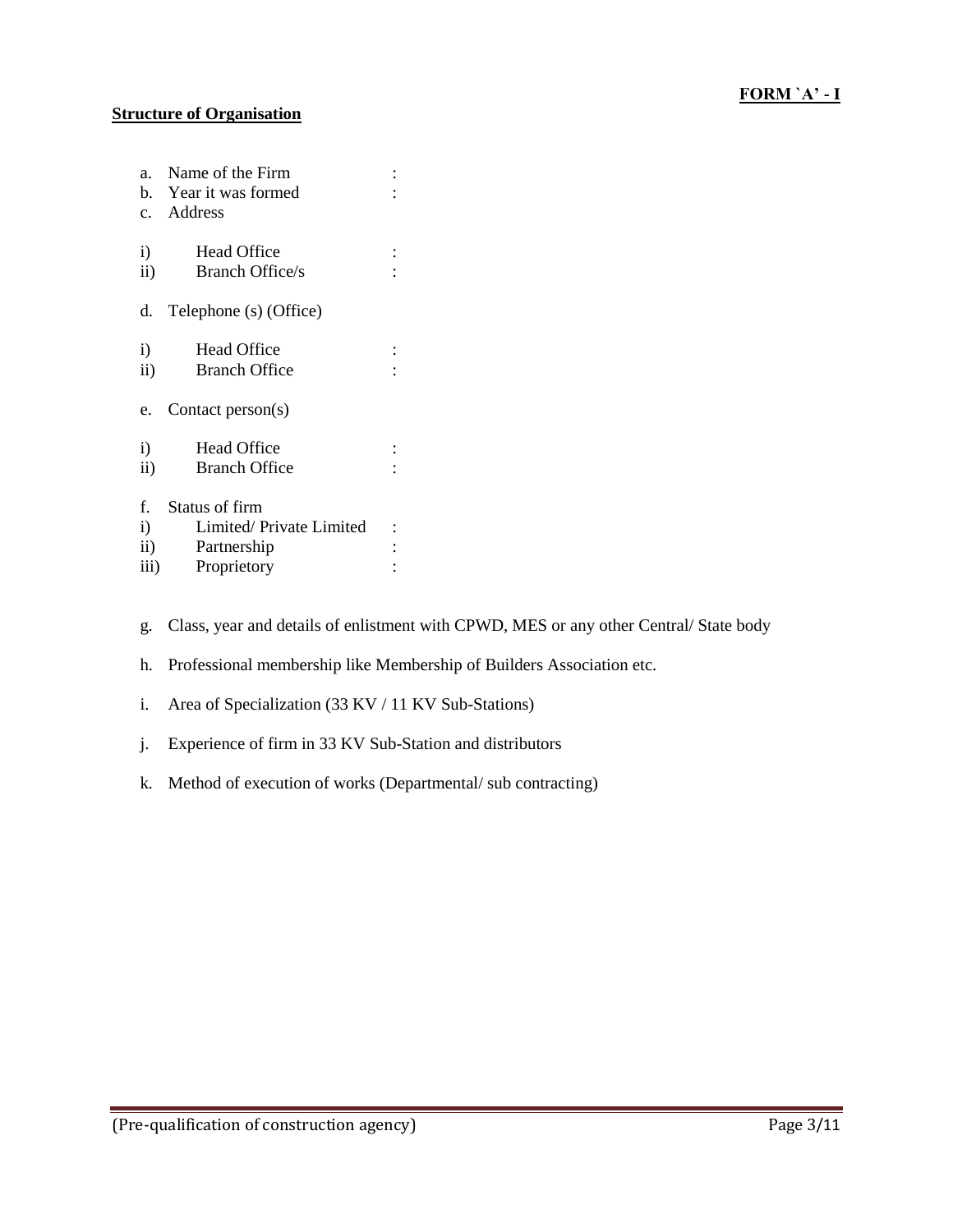### **Documents to be enclosed**

- i) EPF/ESI/Registration no. along with copy of Challan of previous month
- ii) GST Registration No.
- iii) PAN No.
- iv) Articles/ Memorandum of Association/ Partnership Deed etc.
- v) Certificate of Registration from Registrar of Co.
- vi) Certificate of Enlistment
- vii) Bio-data of sub-contractors regularly employed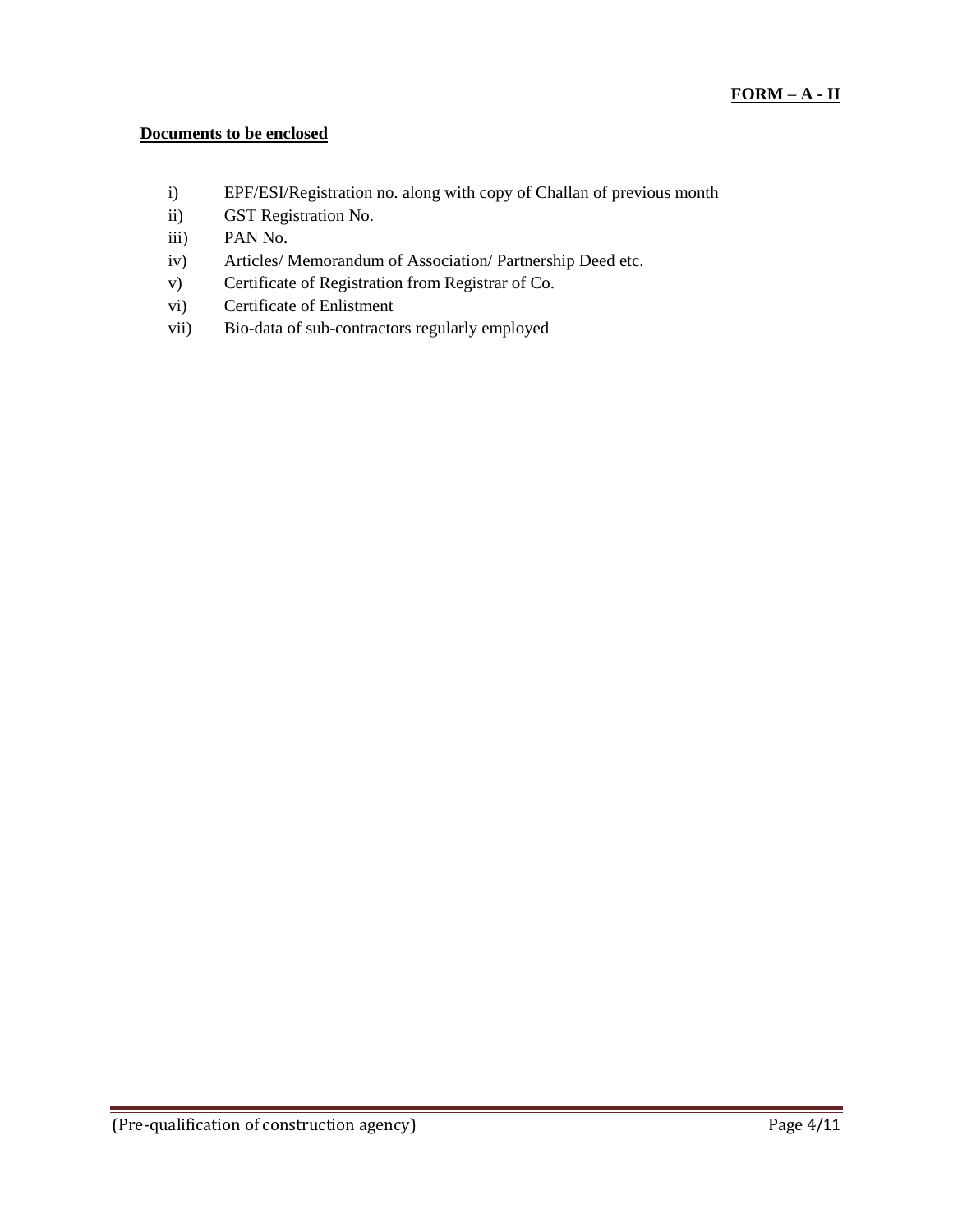## **FORM `B'**

In the following questions please include projects undertaken by the firm only  $-$  (not by the individual partner/ employees/ Group Construction). Articles of agreement/ work orders for atleast 3 inhand and 3 recently completed housing projects to be attached.

## Details of similar works completed

| S1.<br>No | Project<br>Title | ESS<br>(33)<br>KV HT) | Project Value<br>(Rs in Crs) |         | Date      | Clients address, Tel<br>No. & e-mail address |
|-----------|------------------|-----------------------|------------------------------|---------|-----------|----------------------------------------------|
|           |                  |                       |                              | Started | Completed |                                              |
|           |                  |                       |                              |         |           |                                              |
|           |                  |                       |                              |         |           |                                              |
|           |                  |                       |                              |         |           |                                              |
|           |                  |                       |                              |         |           |                                              |
|           |                  |                       |                              |         |           |                                              |
|           |                  |                       |                              |         |           |                                              |
|           |                  |                       |                              |         |           |                                              |
|           |                  |                       |                              |         |           |                                              |
|           |                  |                       |                              |         |           |                                              |
|           |                  |                       |                              |         |           |                                              |
|           |                  |                       |                              |         |           |                                              |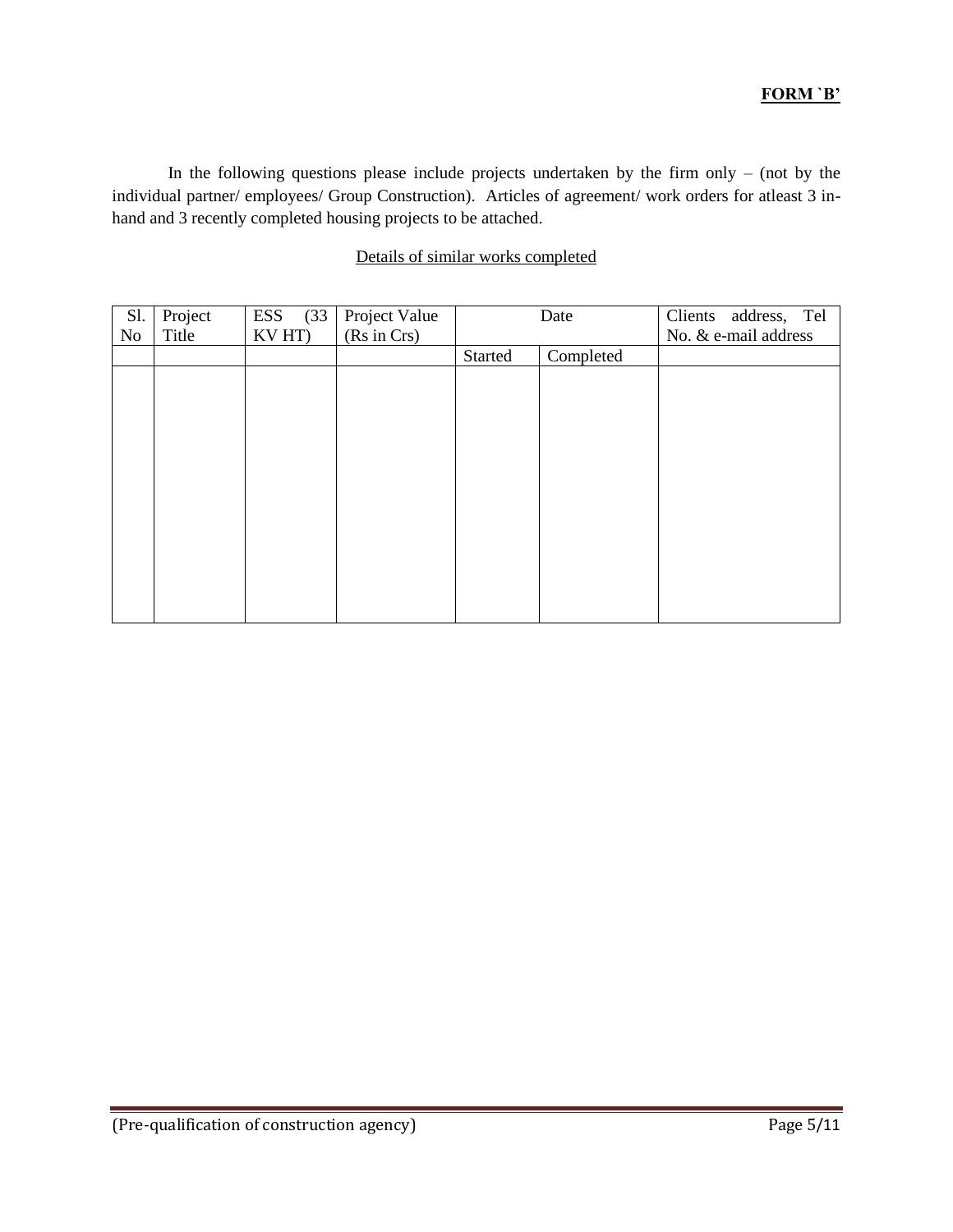# **FORM `C'**

# **Details of Similar works in hand**

| S1<br>No | Project<br>Title | ESS<br>(33 KV)<br>HT) | Project Value<br>(Rs in Crs) |         | Date         |    | Clients address,<br>/Mobile No. &<br>e-mail address | Tel |
|----------|------------------|-----------------------|------------------------------|---------|--------------|----|-----------------------------------------------------|-----|
|          |                  |                       |                              | Started | Stage        | of |                                                     |     |
|          |                  |                       |                              |         | construction |    |                                                     |     |
|          |                  |                       |                              |         |              |    |                                                     |     |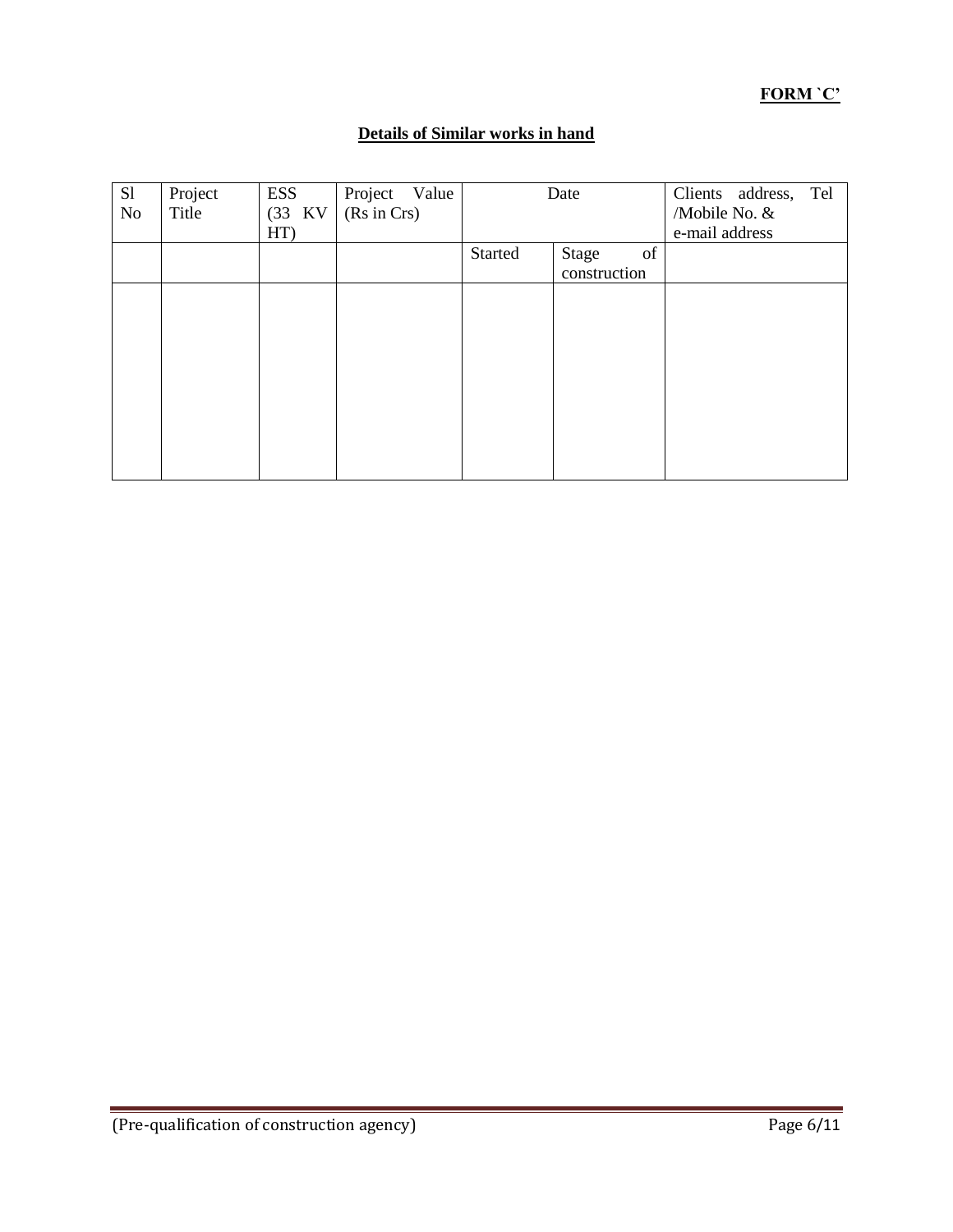## **ADMINISTRATIVE INFORMATION**

1. Information about your full-time permanent staff in regular appointment for the last three years (Do not include any part-time or contract staff).

| No. | Description                                   | Total No. |
|-----|-----------------------------------------------|-----------|
| 1.  | Graduate/ Post Graduate/ Other Professionals  |           |
|     | a) Designation                                |           |
|     |                                               |           |
| 2.  | Electrical Engineers (Graduate/Post Graduate) |           |
|     | Designation<br>a)                             |           |
|     |                                               |           |
| 3.  |                                               |           |
|     | Diploma Electrical Engineers                  |           |
| 5.  | <b>Administrative Office Staff</b>            |           |
| 6.  | Others (Please specify)                       |           |
|     | a.                                            |           |
|     |                                               |           |
|     | b.                                            |           |
|     | $\mathbf{c}$ .                                |           |
|     |                                               |           |
|     | <b>Total Manpower</b>                         |           |

(Please include the resume of your key staff)

2. Any arbitration/ Litigation in any of the projects till date if yes provide complete details.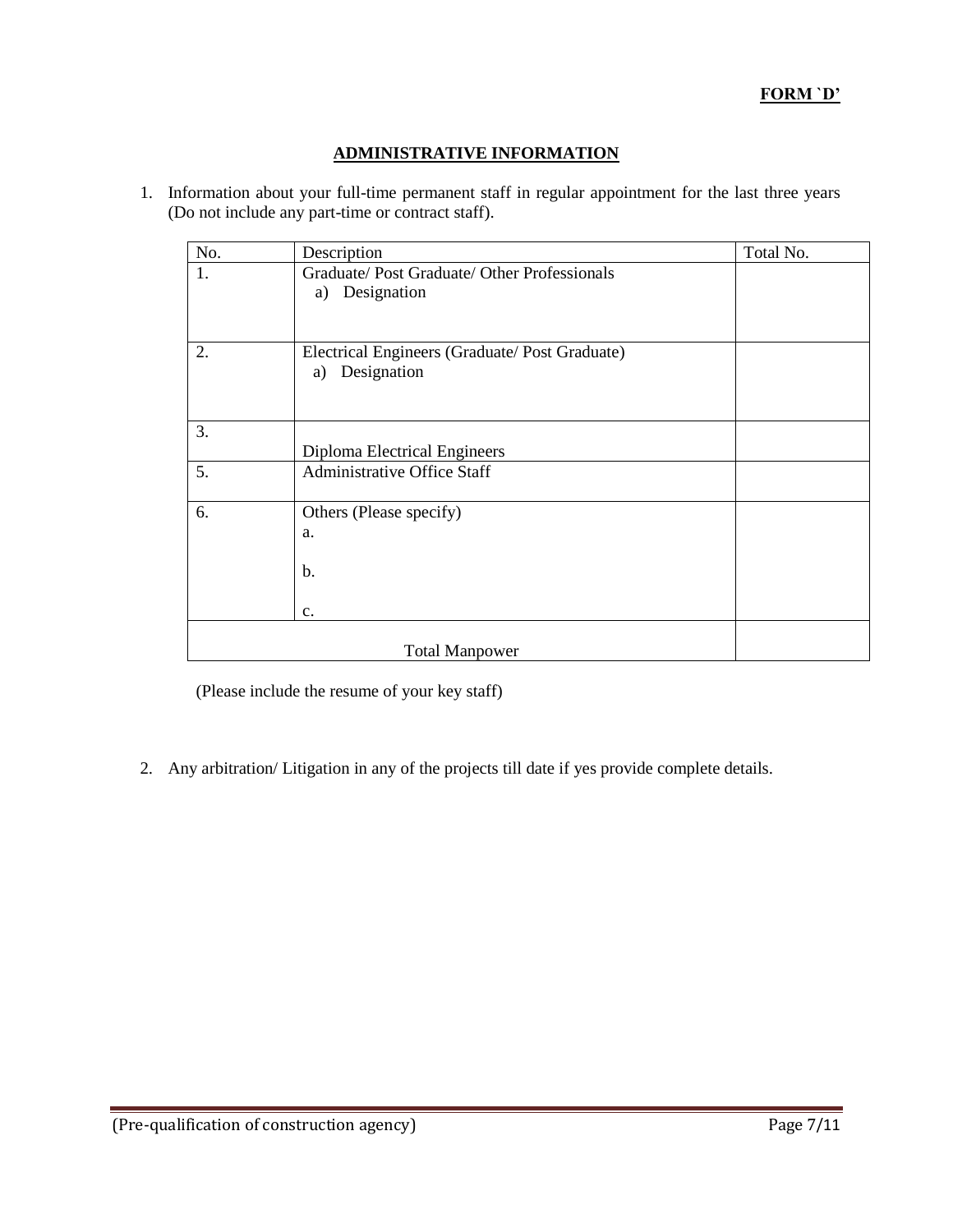# **DETAILS OF PLANTS & MACHINERIES AVAILABLE WITH THE FIRM**

- i) List of tools, plants and other machinery available with the firm.
- ii) Details of workshop/ fabrication/ manufacturing facility available.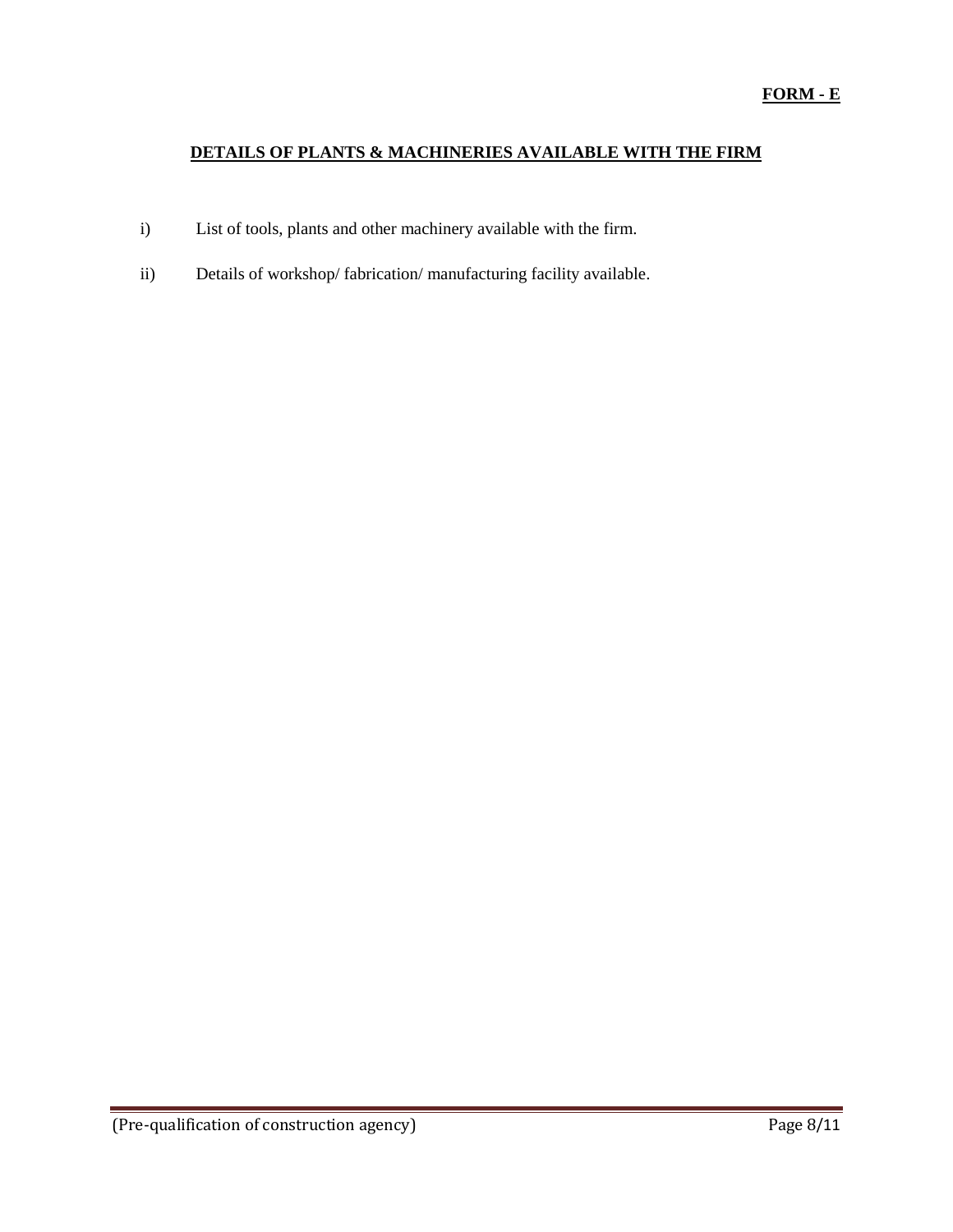# **FORM – F**

### **PERFORMANCE REPORT**

| 1.               | Name of Work/ Project & Location                                |           |      |      |      |
|------------------|-----------------------------------------------------------------|-----------|------|------|------|
| 2.               | <b>Agreement Amount</b>                                         |           |      |      |      |
| 3.               | <b>Estimated Cost</b>                                           |           |      |      |      |
| $\overline{4}$ . | Tendered amount                                                 |           |      |      |      |
| 4(a)             | Completed cost of work                                          |           |      |      |      |
| 5.               | Date of start                                                   |           |      |      |      |
| 6.               | Date of Completion                                              |           |      |      |      |
| (i)              | Stipulated date of completion                                   |           |      |      |      |
| (ii)             | Actual date of completion/likely date of<br>completion          |           |      |      |      |
| 7.               | Amount of compensation levied for delayed<br>completion, if any |           |      |      |      |
| 8.               | Performance Report                                              |           |      |      |      |
| a)               | Quality of Work                                                 | Very Good | Good | Fair | Poor |
| b)               | Resourcefulness                                                 | Very Good | Good | Fair | Poor |
| $\mathbf{c})$    | <b>Financial Soundness</b>                                      | Very Good | Good | Fair | Poor |
| d)               | <b>Technical Proficiency</b>                                    | Very Good | Good | Fair | Poor |
| e)               | General Behavior                                                | Very Good | Good | Fair | Poor |

- 1) The performance report preferably be submitted in the above performa. In case, different performa is used, the applicant shall ensure that the report/ certificate shall contain the above information.
- 2) This report should be signed by the authority of owner not less than the rank of Executive Engineer or equivalent.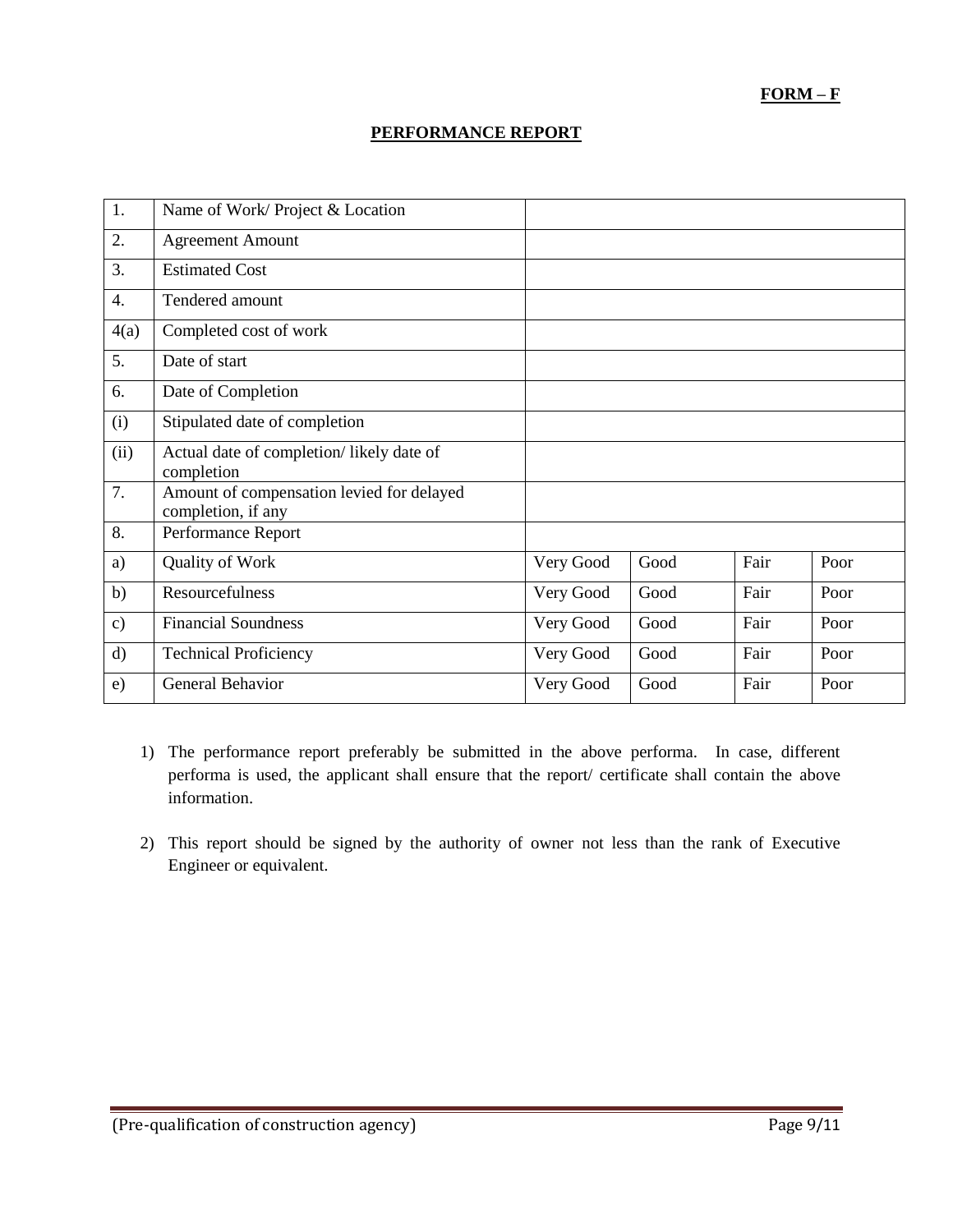### **FINANCIAL INFORMATION**

1. Financial Analysis : Details to be furnished duly supported by figures in Audited Balance Sheet / Profit & Loss Account for the last five years duly certified by the Chartered Accountant (certified copies to be attached).

|       |                  | 2013-14 | 2014-15 | 2015-16       | 2016-17 | 2017-18  | Average Annual  |
|-------|------------------|---------|---------|---------------|---------|----------|-----------------|
|       |                  |         |         |               |         | $^{(*)}$ | Turnover        |
|       |                  | A       | B       | $\mathcal{C}$ | D       | E        | $(A+B+C+D+E)/5$ |
| (i)   | Gross Annual     |         |         |               |         |          |                 |
|       | turnover         |         |         |               |         |          |                 |
| (ii)  | Profit/Loss      |         |         |               |         |          |                 |
| (iii) | Net Worth (Paid  |         |         |               |         |          |                 |
|       | $up capital +$   |         |         |               |         |          |                 |
|       | reserves) (As on |         |         |               |         |          |                 |
|       | 31.03.2018)      |         |         |               |         |          |                 |
| (iv)  | Latest Bank      |         |         |               |         |          |                 |
|       | Solvency         |         |         |               |         |          |                 |

- (\*) In case not audited, unaudited balance sheet along with balance sheet for the year 2012-13 needs to be attached.
- 2. Financial arrangements for carrying out the works (Own arrangements & Fund based & Non-Fund based sanctioned limits).
- 3. The following certificates are to be enclosed :
- a) Name and address of bankers, auditors etc.
- b) Latest solvency from Bankers of applicant
- c) Audited Balance Sheet and Profit & Loss Account along with Audit Report with annexures for the last 5 years

**Signature of Chartered Accountant Seal & Signature of Applicant with Seal**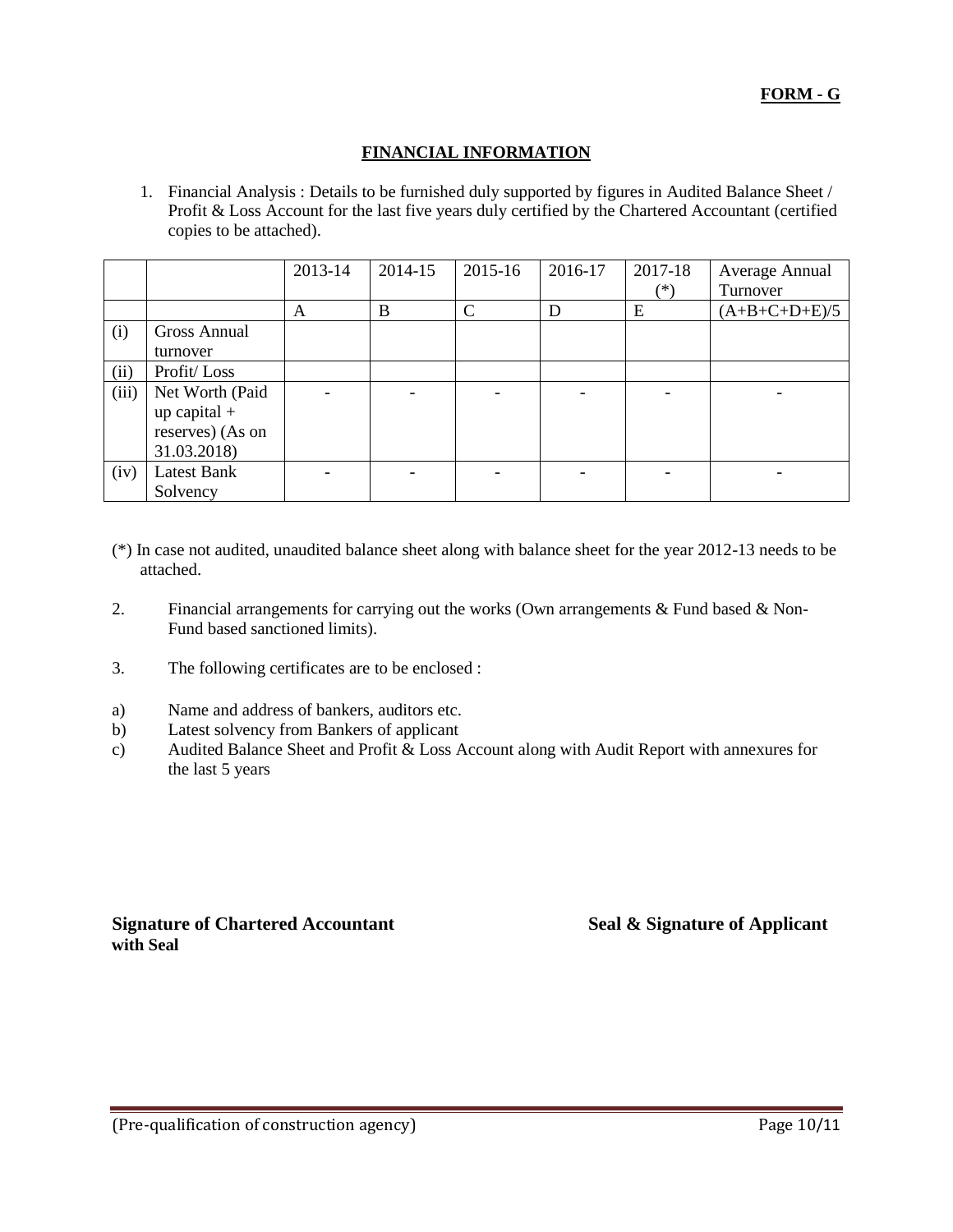### LETTER OF TRANSMITTAL (ON THE LETTER HEAD OF COMPANY)

From :

To :

CGEWHO 6<sup>th</sup> Floor, `A' Wing Janpath Bhawan, Janpath New Delhi – 110 001.

Sub : Pre-qualification of Contractors

Sir,

Having examined the details given in Notice for pre-qualification and pre-qualification Application documents for the above work, we hereby submit our qualification and relevant documents.

- i) We hereby certify that all the statements made and information supplied in the enclosed Forms `A' to `F' and accompanying statements are true and correct.
- ii) We have furnished all information and details necessary for pre-qualification and have no further pertinent information to supply.
- iii) We have submitted the requisite bankers certificate/ performance reports and authorize the CGEWHO or their representatives to approach individuals, employers, firms and corporations to verify our submittals, competency and general reputation.
- iv) We hereby confirm that we have read and understood all the stipulations given in this prequalification shall be final and binding on us.
- v) We have submitted the following certificates in support of our meeting the minimum qualifying criteria of completed work(s) as specified for having successfully completed the following works :

| <b>NAME OF WORK</b> | <b>CERTIFICATE FROM</b> |
|---------------------|-------------------------|
|                     |                         |
|                     |                         |
|                     |                         |

Enclosures :

Date of Submission

(Seal of Company) (Signature of Applicant)